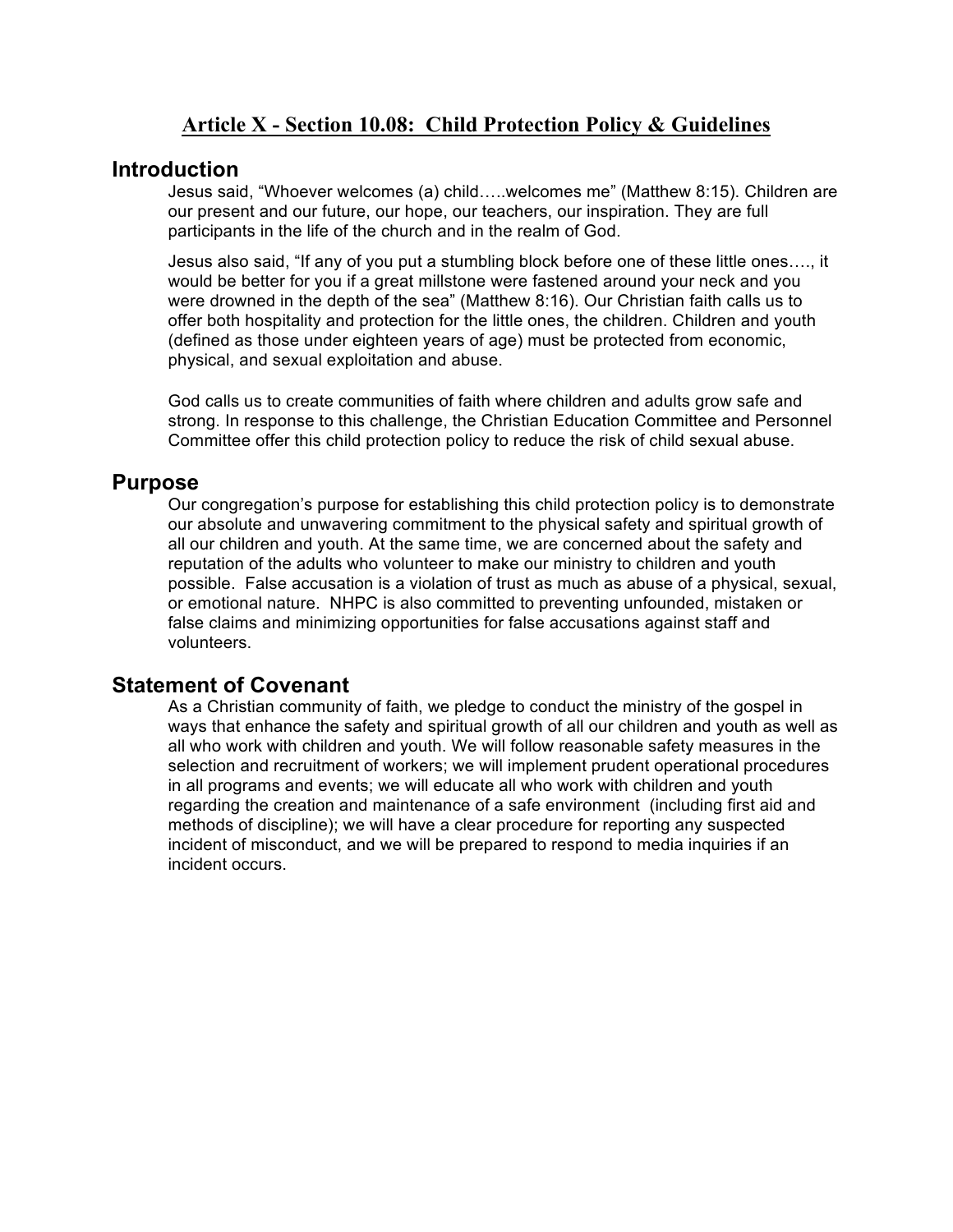# **Guidelines**

### **Recruitment procedures**

- All regular volunteers and paid staff shall consent in writing to allow New Hope Presbyterian Church to conduct a thorough investigation into their background using all available methods of investigation, including a criminal background check and check of child abuse/sex offender registries maintained by federal, state and local authorities. Results from such investigations will be reported from the investigating agency to the Pastor. In the absence of a pastor, the Clerk of Session will receive the report. If professional staff knows of reasons why a person would not be suitable for a volunteer position, the name will be removed from consideration.
- In cases where children, youth, or developmentally disabled adults are to be supervised by volunteers, a Volunteer Application (Appendix 1) must be filed by the volunteer before final approval is considered.
- No adult who has been convicted of, or pled guilty to, a crime involving child abuse (either sexual abuse, physical abuse, or emotional abuse) will be considered for volunteer status to work with children or youth in any church sponsored activity.
- Adult volunteers shall attend regular training and educational events provided by NHPC or the Presbytery to keep volunteers informed of church policies and state laws regarding child protection.

## **Adult supervision**

Every church desires to provide a safe, loving classroom where the child feels comfortable and where learning can take place. Therefore, the following ratios shall be the standard for New Hope Presbyterian Church:

- The Two Adult Rule: There should be a minimum of two unrelated adults in any room with children, except in the event of an emergency situation. This standard not only helps provide for a safe and loving classroom, but it also gives volunteers more encouragement, creativity, and flexibility.
- When it is necessary for only one adult teacher be in the room with children, the door of that room will remain open or the door must have a window.
- One of the caregivers should be 21 years or older. A youth in high school may be counted as an adult if the other supervising caregiver is at least 21 years old.
- Two related adults (e.g. husband and wife, father and daughter, etc.) are considered one adult under "The Two Adult Rule."

# **Record keeping and dismissal procedures**

The names and contact information of parents and children shall be carefully maintained. An accurate sign-in procedure should be maintained for each preschool child including the child's name, parent's name, and parent location during the function. A line on this form should be provided for the parent to list the special needs of their child. During Sunday School, children ages preschool through fourth grade shall remain in the classroom until picked up by a parent, designated adult, middle or high school sibling. Workers may release a child for non-parental pick-up only with prior written permission from a parent that identifies both the parent and temporary guardian.

Other activities involving children through fifth grade shall require children to remain in the classroom until picked up by a parent, designated adult, middle or high school sibling. Workers may release a child for non-parental pickup only with prior written permission as described in the preceding paragraph. NHPC is responsible for children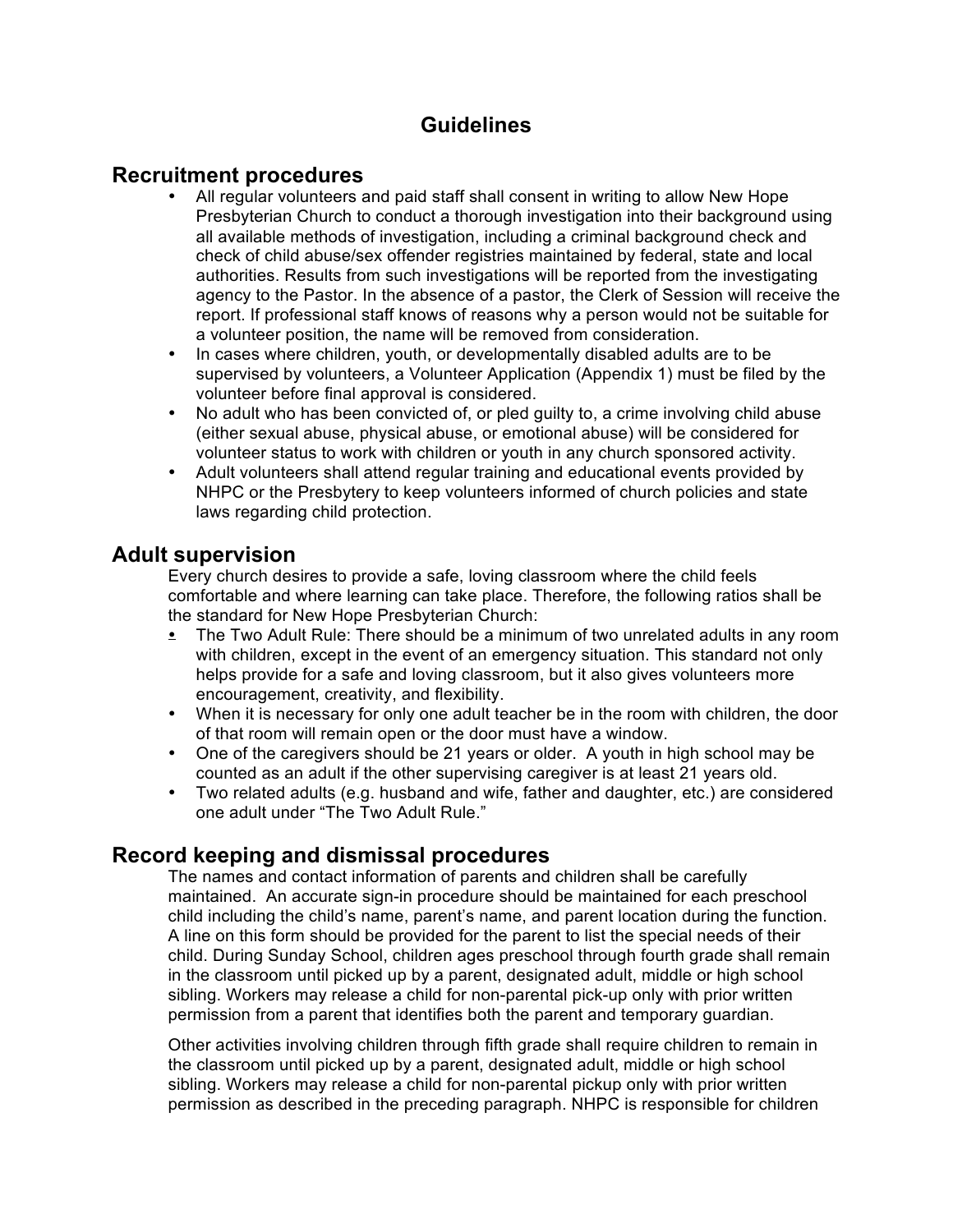during scheduled activities. Parents are encouraged to directly supervise their children at other times.

#### **Diaper changing and toddler restroom policy**

Only approved volunteers and staff workers may change a child's diaper (other than a child's parent). Diaper changing must take place in the designated diaper changing area in full view of the classroom. Another non-related adult should be in the room. Volunteers or staff workers supervising toddlers and preschoolers should always be in view of another volunteer or staff when helping a child in the restroom.

#### **Restrooms**

- This is an area in which church leaders need to be very sensitive to the risks of misconduct or misperception. One adult will not be allowed into a restroom alone with a child or children. A second adult should accompany them or maintain visual contact. One adult may take a child or children to the restroom only if he/she stands in the open doorway.
- Developmental needs are to be considered when deciding between diaper changing/toddler restroom policy vs. restroom policy.

### **Worker behavior guidelines**

Paid and volunteer adults and youth helpers shall not touch, interact with, or otherwise communicate with children/youth in any way that is intended to be sexually stimulating. Common expressions of affection (hugs), affirmation (pats on the back), support (prayers) or physical caretaking (changing diapers, toileting, etc.) are appropriate in this community of caring Christians. Care must be taken, however, that expressions of affection and affirmation are not excessive or imposed upon the child/youth. Care must also be taken that adults do not act in a sexually stimulating way in front of children/youth during church sponsored activities. Workers or staff who observe questionable or inappropriate behavior affecting children/youth must report it as soon as possible to the pastor or staff member in charge. In the absence of a staff member, the clerk of session shall be notified. For the protection of workers, staff members, and children, adults are encouraged to be sensitive to the potential for abuse. They should not hesitate to caution others if they observe activities that are, or might be interpreted by others to be, inappropriate.

### **First aid and emergencies**

Workers are not to give or apply medication (other than routine first aid such as application of band aids and ice packs) without written permission by the child/youth's parent or guardian, including written directions for appropriate administration. First aid boxes will be kept on hand and all workers are to review the location and contents annually. An accident form (Appendix 2) should be completed and filed with the Director of Christian Education for any accident or injury requiring first aid (beyond band aids and ice packs) or medical attention that occurs during supervised church-sponsored activities.

#### **Overnight trips and retreats**

Volunteer teachers, youth advisors, and confirmation mentors are encouraged to involve their children and youth in service projects and other off-campus events and social